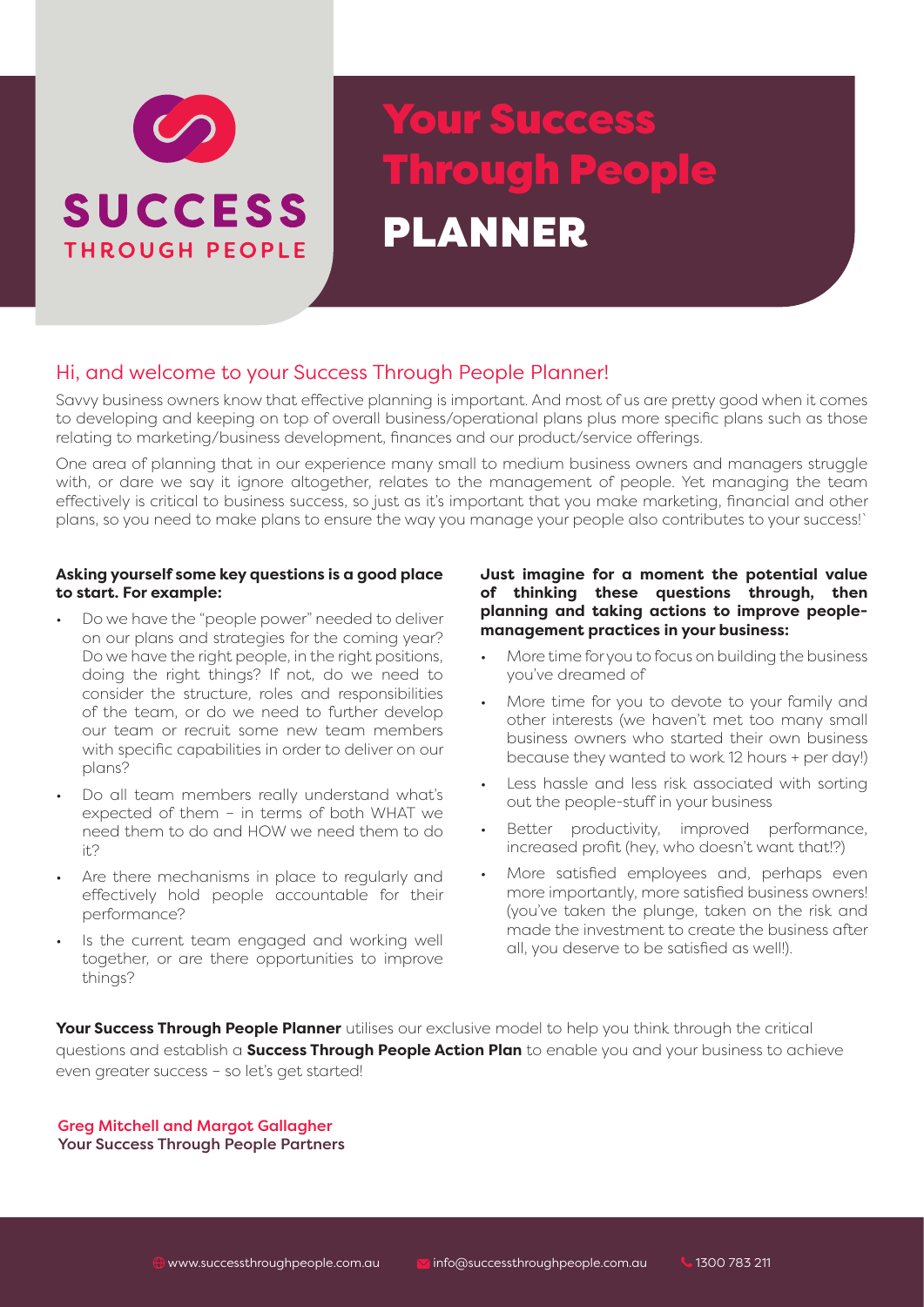## Using your Success Through People Planner:



**1 Review your Success Through People Scorecard Report** (if you're not sure what we're on about, check out https://scorecard.successthroughpeople. com.au) and/or the results of your **Success Through People Team Survey** (check our website for details), to consider how your business is presently performing in relation to the 8 elements of the Success Through People© Model.

*Which elements does the business currently have well-covered?*

*Which elements need to be finetuned?*

*Are there any elements that need considerable improvement?* 

2 Having considered the information available to you, categorise each of the 8 elements of the model in the table below:



### **Take note of the colour-coding in the table:**

**Green elements** seem to be travelling OK - don't focus on these too much (but keep going!)

**Orange/amber elements** – need attention, so be sure to explore opportunities to improve these.

**Red elements** – need priority attention. These may well be holding back your business and should be the focus of your initial plan.

3Review the tips and tools in each section of your **Success Through People Scorecard Report**, and/or your **Success Through People Team Survey** results then use the Success Through People Action Plan document (below) to list and prioritise strategies you can implement to improve your business.

### **Keep in mind that:**

- the information in your Success Through People Scorecard Report, and/or your Success Through People Team Survey Report identifies a number of strategies that we commonly find work well. The strategies suggested are not exhaustive, so feel free to think beyond the information provided.
- it's generally better to bite off a handful of strategies and implement them well, than take on too much and find that you are not able to implement them effectively. Keep in mind if you take on a few strategies and implement them well, you can always, and should, come back and select some further strategies (that's step 5 if you're using our STP Pathway as your guide, "Review and Repeat").
- you'll get the "biggest bang for your buck" by focusing on the elements in order of priority, as per step 2 above (red elements first, then orange/ amber, then green).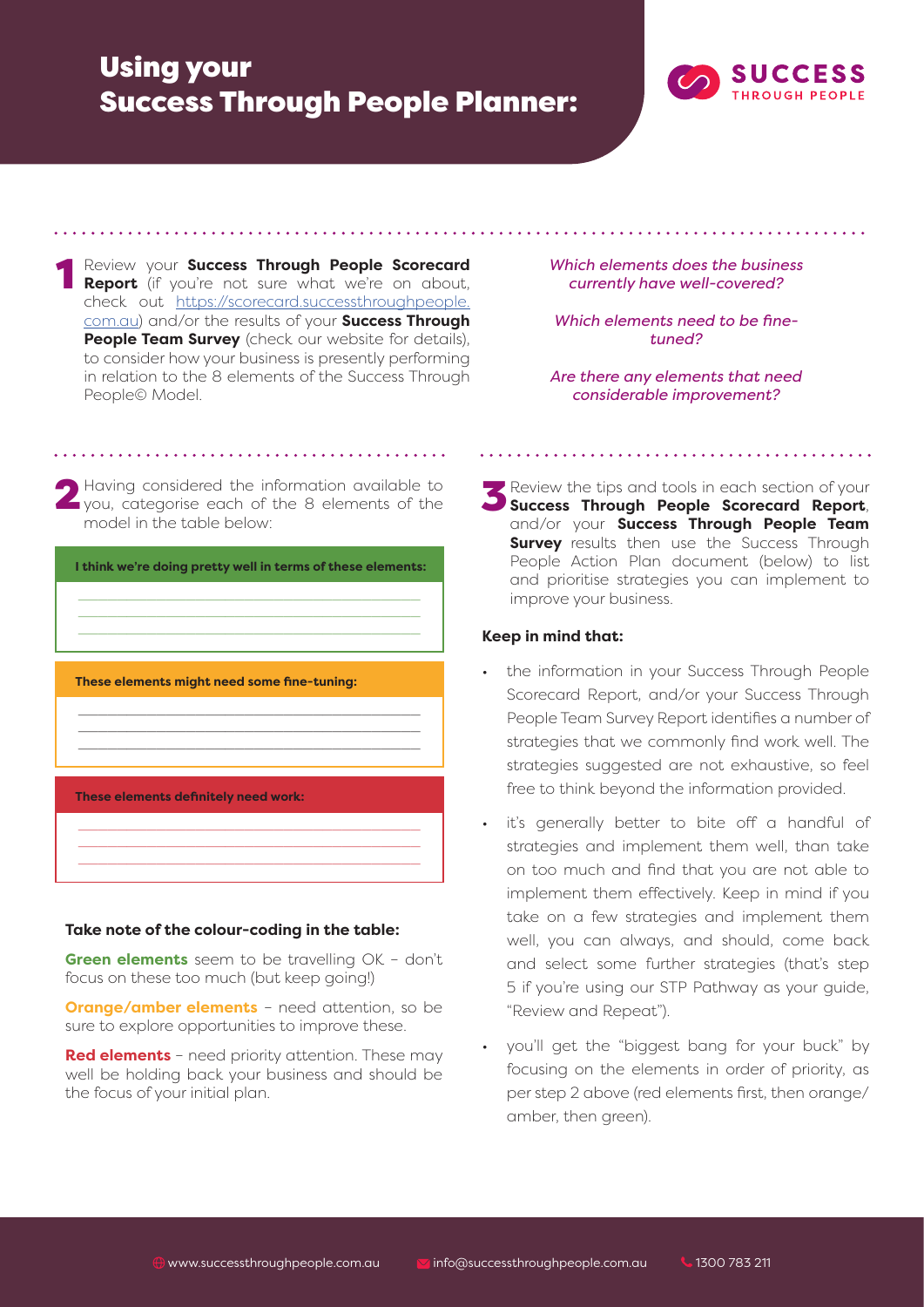When determining your priority strategies and committing your plans to writing It will be important to complete all aspects of the Success Through People Action Plan document:

**WHAT you are going to do:** It could be, for example, that you're going to organise a team workshop to articulate some clear values for the business, or it could be that you are going to develop clear position descriptions for each role, or perhaps develop and implement a staff recognition process. Whatever actions you identify, be as specific as you can be and write them down.

**WHO is responsible:** While a number of the strategies you decide upon may well require input from a range of people (and just so you know, we're big believers in getting the broader team involved in many of these initiatives, so as to increase acceptance and engagement), you should designate a single person who has key responsibility for seeing the strategy through to completion. Of course, be sure to chat it through with them to get them on board.

**By WHEN it will be complete:** Every strategy within the plan needs a completion date, and provides an opportunity for you to set the priorities (keeping in mind that the elements identified as being in the red zone should have timeframes that reflect their priority).

**Remind yourself and others WHY it's important to work on this element:** Sure, you understand why it's important to do these things at the time you are planning to do them, but once you get into the thick of it all and multiple other things demand your attention as a business owner/ manager/ leadership team, it becomes all too easy to forget the WHY (whether it be, for example, improved satisfaction/engagement, more time and less hassle for you, improved productivity/performance, less risk etc…).

So the "WHY" may well become an useful part of your plan moving forward – it provides a reminder of why these strategies are important and, if needed, may spur you and your team on to ensure they are completed and do in fact add the anticipated value to your business.

### Wishing you every success,

Greg Mitchell and Margot Gallagher

Your Success Through People Partners

4Communicate your plan to relevant others in the business (hopefully you've been collaborating with key players on the development of the plan in any case), and determine and implement a process for ensuring the implementation of the plan stays on track. It could be, for example, that you include "Success through People Plan" as a standing agenda item for your management meetings – to review progress, hold others accountable, consider adjustments etc…., or it could be that you set dates in your calendar for quarterly reviews of the plan.

#### 5 Congratulate yourself on a job well done. You now have a Success Through People Action Plan after all! Effectively implemented, we're confident it will support your future business success.

And of course, if you need assistance, get in touch. We aim to be your resource, your go to point, your supporter, and your coach… to help you and your team build and sustain the business you've dreamed of and deserve.

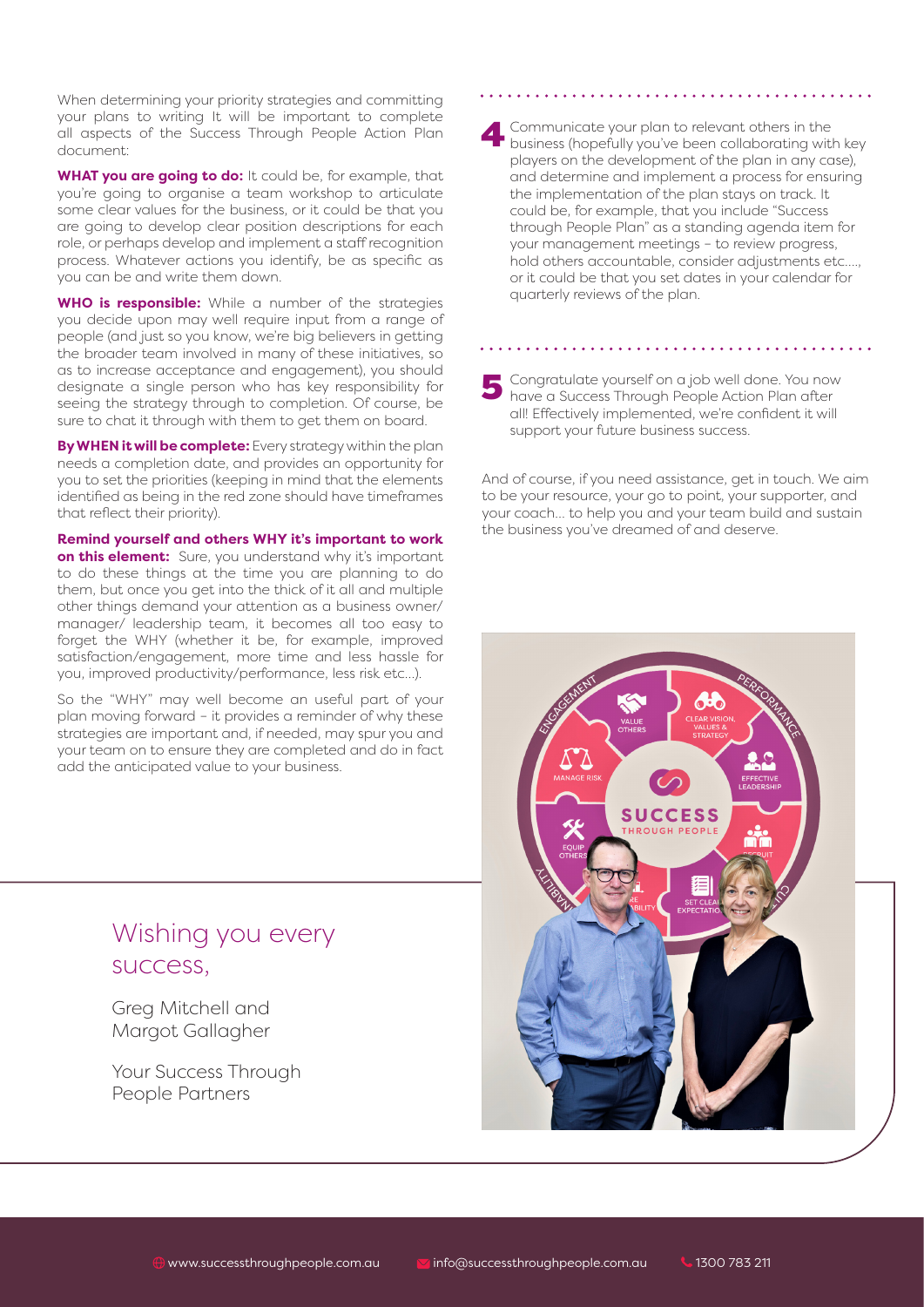| கூ<br>న<br><b>CLEAR VISION</b><br><b>VALUE</b><br>OTHERS<br>VALUES &<br>22<br><b>MANAGE DISK</b><br>$\infty$<br>EFFECTIVE<br>LEADERSHIP<br><b>SUCCESS</b><br>╳<br><b>THROUGH PEOPLE</b><br>ň'n<br>EQUIP<br>OTHERS<br><b>RECRUIT</b><br><b>PIGHT</b><br><b>TABLE</b><br>$\begin{tabular}{c} \hline \quad \quad & \quad \quad & \quad \quad \\ \hline \end{tabular}$<br>ENSURE<br>COUNTABILE<br>EXPECTATION<br>C 2021 Success Deputy People | <b>SUCCESS THROUGH PEOPLE</b><br><b>ACTION PLAN</b> | <b>SUCCESS</b><br><b>THROUGH PEOPLE</b> |
|-------------------------------------------------------------------------------------------------------------------------------------------------------------------------------------------------------------------------------------------------------------------------------------------------------------------------------------------------------------------------------------------------------------------------------------------|-----------------------------------------------------|-----------------------------------------|
|                                                                                                                                                                                                                                                                                                                                                                                                                                           |                                                     |                                         |

Business Name: \_\_\_\_\_\_\_\_\_\_\_\_\_\_\_\_\_\_\_\_\_\_ STP Plan Period: \_\_\_\_\_\_\_\_\_\_\_\_\_\_\_\_\_\_\_\_\_\_\_

| <b>Clear Vision, Values and Strategy</b> |      |       |  |
|------------------------------------------|------|-------|--|
| <b>What?</b>                             | Who? | When? |  |
|                                          |      |       |  |
|                                          |      |       |  |
|                                          |      |       |  |
|                                          |      |       |  |
|                                          |      |       |  |
| Why?                                     |      |       |  |

| <b>Effective Leadership</b> |      |       |  |
|-----------------------------|------|-------|--|
| <b>What?</b>                | Who? | When? |  |
|                             |      |       |  |
|                             |      |       |  |
|                             |      |       |  |
|                             |      |       |  |
|                             |      |       |  |
| Why?                        |      |       |  |
|                             |      |       |  |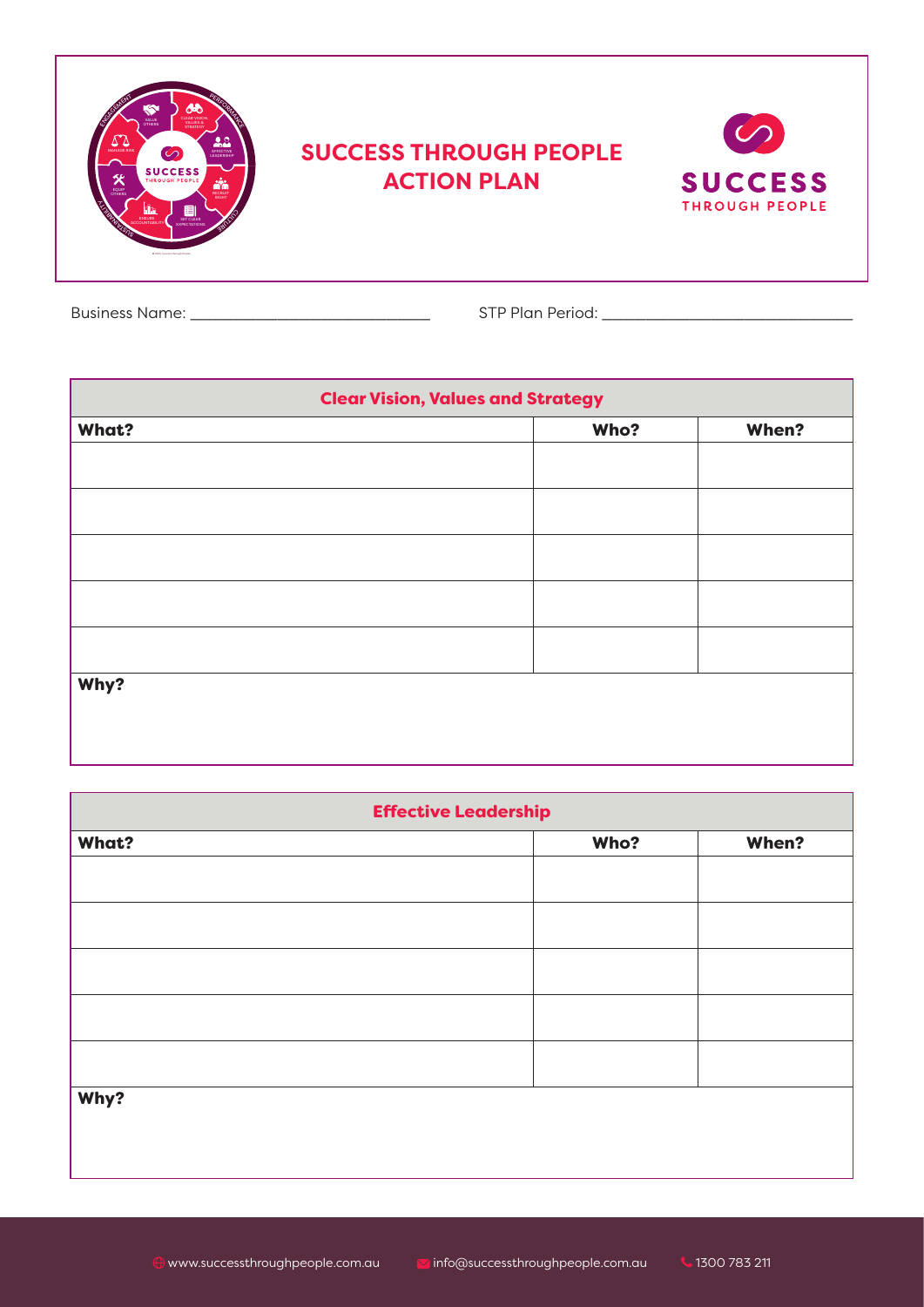| <b>Recruit Right</b> |      |       |  |
|----------------------|------|-------|--|
| What?                | Who? | When? |  |
|                      |      |       |  |
|                      |      |       |  |
|                      |      |       |  |
|                      |      |       |  |
|                      |      |       |  |
|                      |      |       |  |
|                      |      |       |  |
| Why?                 |      |       |  |
|                      |      |       |  |
|                      |      |       |  |
|                      |      |       |  |

1

| <b>Set Clear Expectations</b> |      |       |  |
|-------------------------------|------|-------|--|
| <b>What?</b>                  | Who? | When? |  |
|                               |      |       |  |
|                               |      |       |  |
|                               |      |       |  |
|                               |      |       |  |
|                               |      |       |  |
|                               |      |       |  |
| Why?                          |      |       |  |
|                               |      |       |  |
|                               |      |       |  |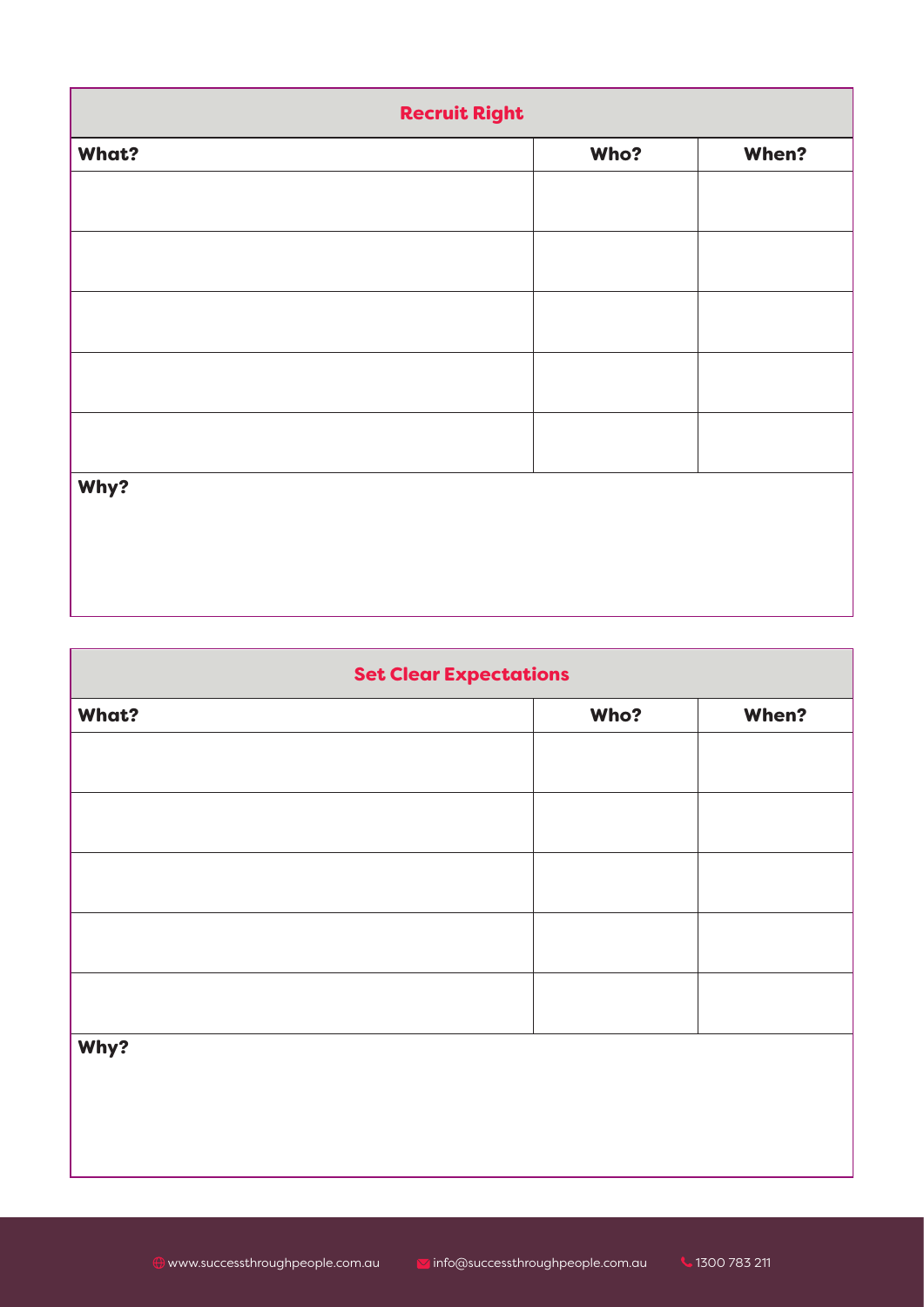| <b>Ensure Accountability</b> |      |       |  |
|------------------------------|------|-------|--|
| What?                        | Who? | When? |  |
|                              |      |       |  |
|                              |      |       |  |
|                              |      |       |  |
|                              |      |       |  |
|                              |      |       |  |
|                              |      |       |  |
|                              |      |       |  |
| Why?                         |      |       |  |
|                              |      |       |  |
|                              |      |       |  |
|                              |      |       |  |

1

| <b>Equip Others</b> |      |       |  |
|---------------------|------|-------|--|
| What?               | Who? | When? |  |
|                     |      |       |  |
|                     |      |       |  |
|                     |      |       |  |
|                     |      |       |  |
|                     |      |       |  |
|                     |      |       |  |
|                     |      |       |  |
| Why?                |      |       |  |
|                     |      |       |  |
|                     |      |       |  |
|                     |      |       |  |